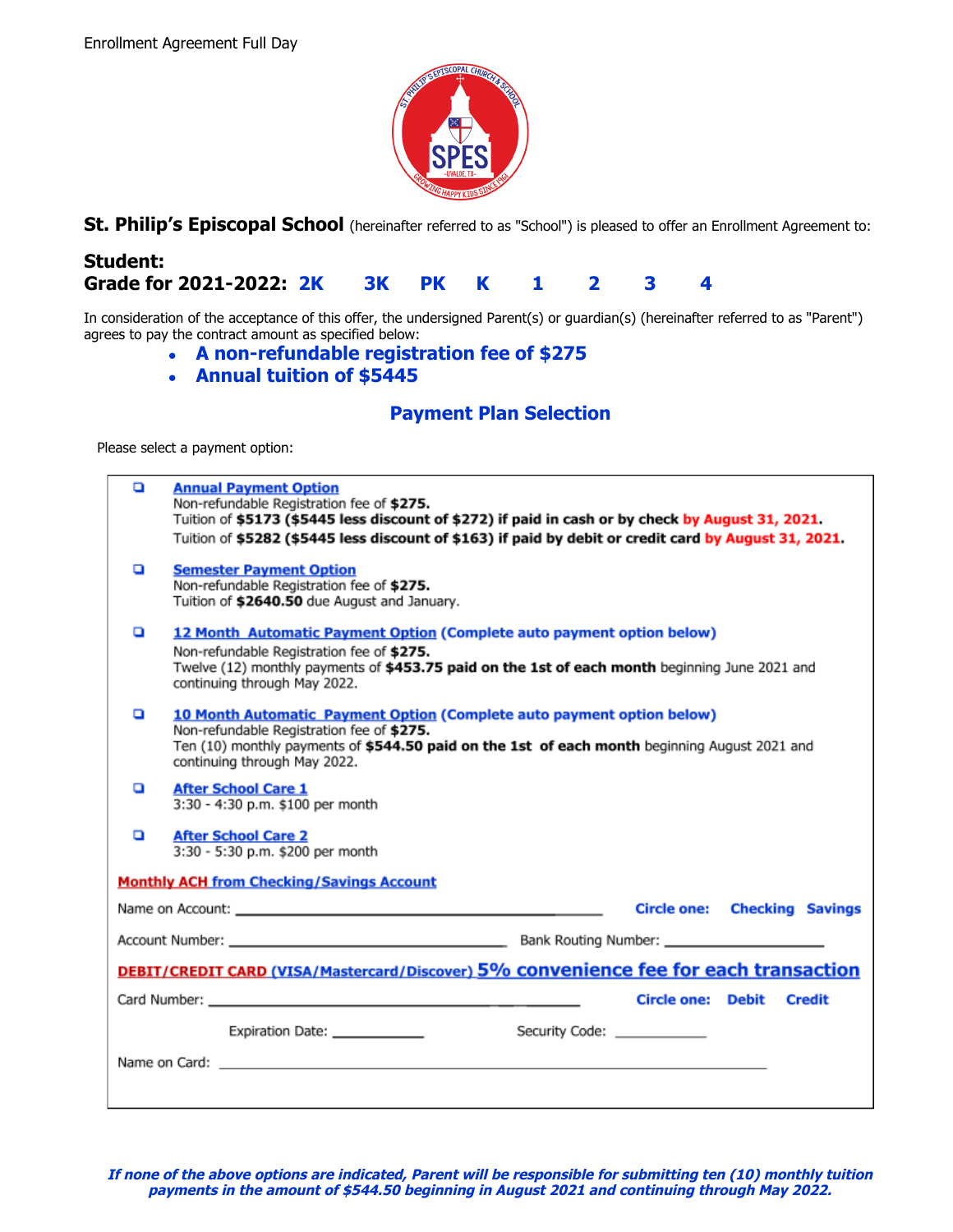## **In order to reserve a place for the student, the school must receive the following items :**

1. **One signed copy of this Enrollment Agreement.**

## 2. **Payment in the amount of \$275 for the non-refundable registration fee.**

#### **Non-refundable Registration fee**

Parent understands that the registration fee is non-refundable.

#### **Cancellation and Reinstatement**

Parent may withdraw the student and cancel this Enrollment Agreement by providing written notification of withdrawal to the Head of School**.**

a. Tuition payments made during June and July are 50% refundable if the withdrawal is processed prior to August  $10^{th}$ .

b. No refunds will be made for the months of June, July and August if the withdrawal is processed after August  $10<sup>th</sup>$ .

c. In the event a student is withdrawn after commencement of classes, the undersigned is liable for all tuition due through the month of withdrawal.

#### **Timely Payments**

Parent understands that making timely payments is a requirement of this agreement. As such, the Parent understands that the school will assess a \$30 Late Fee for all tuition and related payments received after the fifth  $(5<sup>th</sup>)$  of the month. This includes the June, July and August payments. Parent also agrees to pay a Returned Payment Fee in the amount of \$30 for any check or direct payment returned to the School by the Parent's financial institution. Furthermore, Parent agrees that if the account under this contract or any other contractual obligation the Parent has entered into with the School is not current, the School will not release grades and transcripts, and the School will not issue an Enrollment Agreement for the following year. Parent further agrees that the student may be excluded from attendance in accordance with the terms of the St. Philip's Past Due Tuition Policy. In the event that the School initiates legal action to collect amounts due on this contract, Parent agrees to pay the school's costs of collection, interest, and reasonable legal fees including court costs and attorneys' fees.

#### **St. Philip's Episcopal School Past Due Tuition Policy**

- A. All tuition accounts are due on the first day of each month. A \$30.00 late fee will be assessed on all payments received after the  $5<sup>th</sup>$  of the month.
- B. A past-due notice will be mailed to you if your account is 30 days past due.
- C. If the account is not paid upon receipt of the 30 days past due notice, a second past due notification will be sent, certified mail, at the end of the 60 day period following the date tuition was first due. At that time, you will be advised of the tuition balance, plus any late fees, as well as notification that your child/ren may be withdrawn from school (pursuant to paragraph D, below) if the account is not paid immediately.
- D. If the account remains delinquent for 90 days from the date tuition was first due, your child/ren may be withdrawn from the school.
- E. At any time after a second written notification of delinquency has to be sent (as outlined in "C" above) the following procedure may apply to the account and the procedures outlined in B & C above will no longer be applicable.

Upon payment of all tuition and fees, your child/ren may be readmitted to St. Philip's on a month-to-month basis only so long as the account remains current. If it again becomes delinquent, you will receive notification that your child is withdrawn from the school. No other past due notices will be sent.

The above procedure does not prohibit or preclude St. Philip's from pursuing any legal remedies it may have for the collection of its tuition and fees.

Insufficient Checks (NSF): After receipt of two (2) insufficient fund checks, any further payments must be made with 1) cash 2) money order or 3) cashier's check.

#### **NON-PAYMENT OF CHARGES HEREIN PROVIDED FOR SHALL BE GROUNDS FOR WITHDRAWAL.**

The terms and conditions of this Enrollment Agreement constitute the full and complete agreement between the parties. No other verbal or written agreement shall in any way vary or alter any provisions of this contract unless both parties consent to vary or alter any provision of this contract in writing. Only the Head of School may execute such changes on behalf of the School. This contract is intended to be an integrated writing and any prior oral or written agreements between the parties are merged into this contract and extinguished. No custom or course of dealing between the parties will in any way vary or alter the terms and conditions of this contract. If any clause in this contract is determined to be void or otherwise unenforceable, the remaining provisions shall survive.

#### **Governing Law and Venue**

The parties agree that any legal proceeding relating to this Enrollment Agreement shall be governed by and interpreted in accordance with the laws of the State of Texas. Venue for any proceeding shall lie in Uvalde County, Texas.